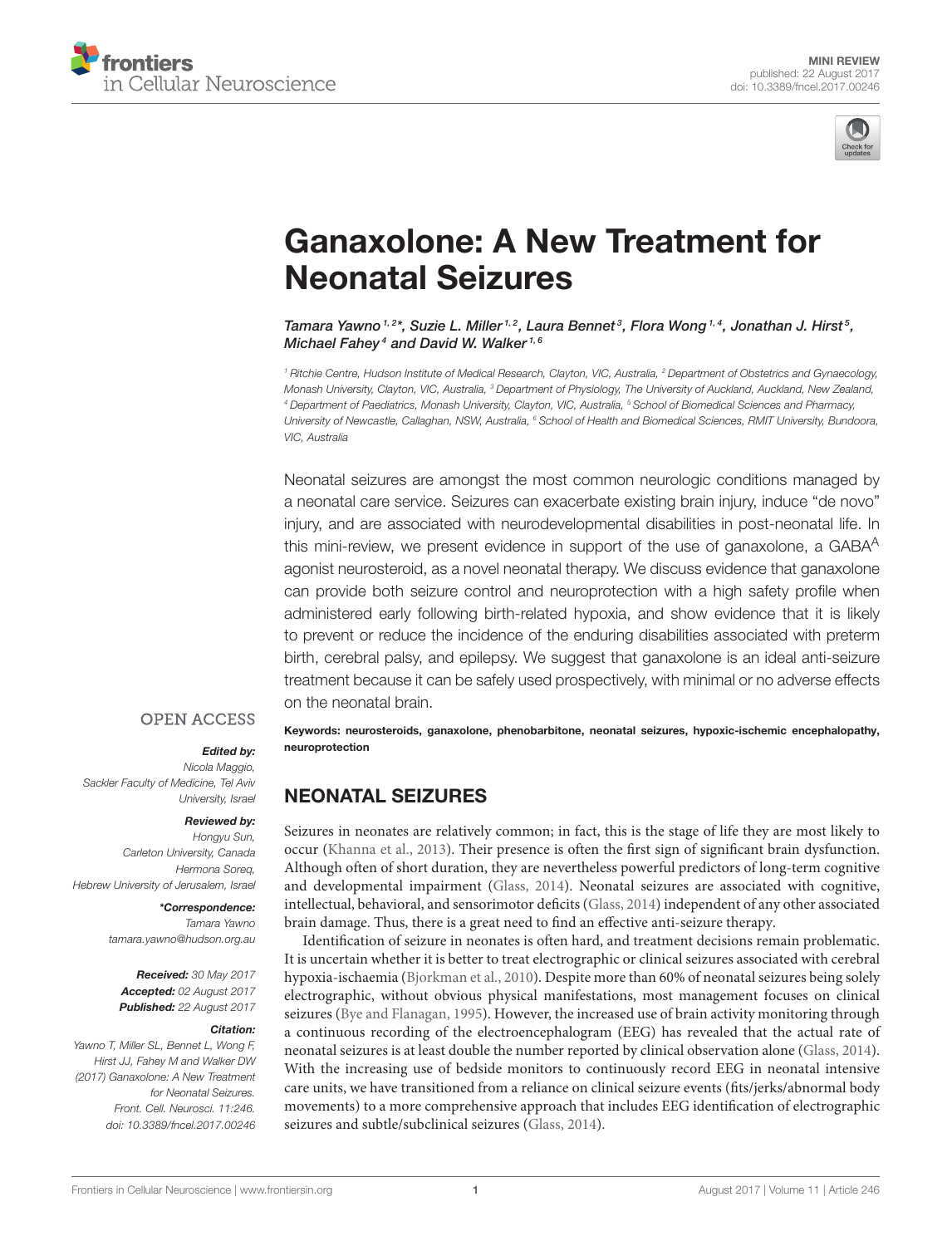Electrographic seizures are highly correlated with neurological compromise [\(McBride et al., 2000\)](#page-5-2). Almost half of term infants with seizures are at risk of developing cerebral palsy, cognitive deficits, and epilepsy [\(Glass and Wirrell, 2009\)](#page-5-3). In human infants, even a brief period of seizures is associated with altered brain development, long-term structural changes, increased seizure susceptibility, and impaired cognition [\(Holmes,](#page-5-4) [2009\)](#page-5-4). While the neurological outcome is highly influenced by the underlying etiology of seizures, there is substantial evidence from human studies, and animal models that seizures independently induce, or worsen, brain injury [\(Bjorkman et al.,](#page-4-0) [2010;](#page-4-0) [Srinivasakumar et al., 2015\)](#page-5-5). In the developing brain, seizures may increase neuronal injury by increasing metabolic demand, altering cerebral oxygenation, inducing a further release of excitatory neurotransmitters, and altering neuronal connections [\(Wasterlain et al., 2013\)](#page-5-6).

Nonetheless, current treatment of neonatal seizures, only reduces clinical seizure events in a subset of infants, while the underlying electrographic discharges often remain unchanged [\(Glass, 2014\)](#page-5-1). EEG assessment of neonatal seizures is considered gold-standard, and anti-seizure treatments must target a reduction in electrographic seizures. The clinical evidence is clear that reduction of the incidence and duration of electrographic seizures in neonates also reduces the severity of brain injury on MRI, and improves neurofunctional outcomes (Srinivasakumar et al., [2015\)](#page-5-5).

# CURRENT TREATMENT OF NEONATAL SEIZURES

Phenobarbitone was discovered as an anti-seizure medication for adults in 1912 and was progressively adopted into clinical practice for neonates, without examination of its neurodevelopmental effects. Phenobarbitone remains the first-line treatment for infants with seizures today (WHO) [\(World Health Organisation, 2011\)](#page-5-7). The standard second-line treatment for neonatal seizures is phenytoin, another older generation drug. Phenobarbitone and phenytoin do not provide good electrographic seizure control, with >50% of neonates still demonstrating electrographic seizures despite medication [\(Painter et al., 1999;](#page-5-8) [Boylan et al., 2002,](#page-4-2) [2004;](#page-4-3) [Rennie and Boylan,](#page-5-9) [2007\)](#page-5-9).

Each of these medications has documented side effects. Phenobarbitone may cause respiratory depression and impaired myocardial function, while phenytoin is known to cause cardiac arrhythmia and hypotension [\(Levene, 2002\)](#page-5-10). Antenatal exposure to phenobarbitone or phenytoin is linked to reduced brain volume in infancy and subsequent learning deficits [\(Dessens et al., 2000\)](#page-4-4). Animal studies show that phenobarbitone induces cell death in gray and white matter and reduces synaptic connectivity in the developing, immature brain (Bittigau et al., [2003;](#page-4-5) [Dringen, 2005;](#page-5-11) [Forcelli et al., 2012\)](#page-5-12). In addition, phenobarbitone is associated with significant deficits in motor ability and cognition and can increase anxiety behaviors (Brodie and Kwan, [2012;](#page-4-6) [Forcelli et al., 2012\)](#page-5-12). A meta-analysis in human infants found that anticonvulsant therapy following perinatal asphyxia did not significantly reduce seizure burden, and did not improve outcomes [\(Evans et al., 2007\)](#page-5-13). A recent Cochrane review [\(Young et al., 2016\)](#page-6-0) revealed that there is low to very low-quality evidence addressing the use of barbiturate (phenobarbitone) for the treatment of seizures in late preterm/ term infants following perinatal asphyxia. The analysis found that there was no reduction in mortality and little data addressing the longterm consequences of barbiturate use in neonates, suggesting that future studies should address clinically important reductions in mortality and their long-term neurological impairments. Ongoing questions surround the clinical efficacy and safety of phenobarbitone for the treatment of neonatal seizures, which prompts the critical need for alternative therapeutic options.

### Neurosteroids

Neurosteroids derived from progesterone, such as allopregnanolone, are endogenously produced neurohormones that interact with GABA<sup>A</sup> receptors and increase CNS inhibition [\(Belelli and Lambert, 2005;](#page-4-7) [Reddy and Rogawski, 2012\)](#page-5-14). The high levels of neurosteroids in the brain before birth are due to placental production of progesterone and other precursor steroids which are rapidly converted to pregnane steroids such as allopregnanolone in fetal brain until the time of birth (Nguyen et al., [2003\)](#page-5-15). Allopregnanolone, also known as 5α-pregnan-3αol-20-one or 3α,5α-tetrahydroprogesterone (3α,5α-THP), as well as brexanolone [\(Belelli and Lambert, 2005;](#page-4-7) [Kanes et al.,](#page-5-16) [2017\)](#page-5-16), positively modulates the  $GABA<sup>A</sup>$  receptor causing a global inhibition of CNS activity. We have interrogated the neurosteroid synthetic pathway, to identify candidate agents for neuroprotection, specifically following hypoxia-ischemia. We have shown that in fetal life allopregnanolone not only promotes brain growth and protects against hypoxic damage, but it also provides a tonic suppression of brain activity, as revealed through EEG, and fetal motion and breathing movements [\(Nicol et al., 1999,](#page-5-17) [2001\)](#page-5-18). There is a rapid loss of neurosteroidinduced inhibition of brain activity at birth after the placenta is removed, and neurosteroids such as allopregnanolone are cleared quickly from the neonate's circulation—the half-life of allopregnanolone is estimated to be 10 min [\(Johansson et al.,](#page-5-19) [2002\)](#page-5-19). The physiological sense of this rapid change of CNS neurochemistry is that the healthy term fetus "wakes up" once the tonic inhibition of in utero neurosteroids has is removed upon delivery. But for the post-hypoxic fetus, the loss of this physiological inhibition exposes the brain to oxidative stress and other neurochemical changes that increase excitability, and so, potentially, to the onset of seizures. For the prematurely born baby there is not only is this immediate loss of protective inhibition but a prolonged loss of the growth-promoting milieu that neurosteroids provide in utero.

The physiological importance of allopregnanolone for the brain immediately before birth is shown by the fact that inhibition of its synthesis is followed by greater spontaneous activity suggesting fetal arousal [\(Nicol et al., 2001\)](#page-5-18), and by an increased incidence of isoelectric and spiking EEG activity following brief in utero asphyxia [\(Yawno et al.,](#page-5-20) [2011\)](#page-5-20). These effects are reduced by treatment with the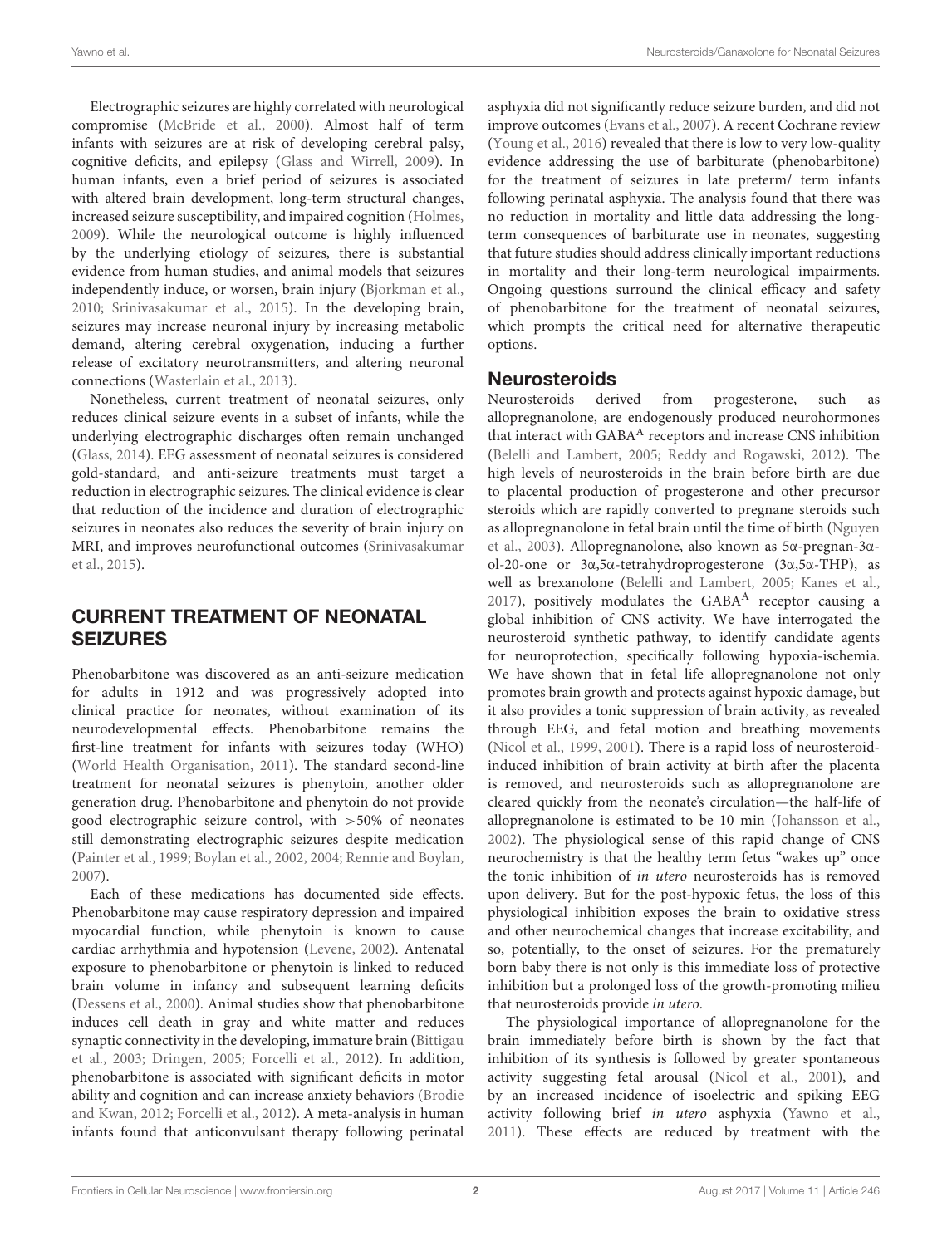synthetic pregnane analog alfaxalone [\(Yawno et al., 2011\)](#page-5-20). Furthermore, the inhibition of allopregnanolone synthesis markedly increased asphyxia-induced cell death within the cerebellum and hippocampus [\(Yawno et al., 2007\)](#page-6-1), injuries also diminished by administration of alfaxalone [\(Yawno et al., 2009\)](#page-5-21).

Late gestation fetal hypoxia in ovine models (induced by occluding umbilical blood flow for 10 min) leads to electrographic seizures and increased cell death in the hippocampus, basal ganglia and cerebellum (Castillo-Melendez et al., [2004;](#page-4-8) [Yawno et al., 2007\)](#page-6-1), and severe brainstem injury [\(George et al., 2004\)](#page-5-22). Prolonged seizures increase metabolic demand throughout the brain, increasing global, and local (seizure-associated) cerebral blood flow, and perhaps directing perfusion away from injured brain regions, and thus limiting the supply of glucose and oxygen necessary to sustain endogenous protective and repair mechanisms in damaged organs. Furthermore, prolonged seizures increase production of diffusible neurotoxic molecules (e.g., inflammatory cytokines, glutamate, lactate, glycerol, reactive oxygen species), which can lead to ischemic cell damage [\(Gunn and Bennet, 2009\)](#page-5-23).

It is worth mentioning that the 21-hydroxylated by-product of allopregnanolone, tetrahydrodeoxycorticosterone (THDOC), is an endogenous inhibitory neurosteroid with similar actions to those of allopregnanolone [\(Reddy, 2010\)](#page-5-24), and there are few synthetic analog of allopregnanolone that have therapeutic potential. Alfaxalone is an anticonvulsant and neuroprotective against excitotoxic brain injury [\(Mellon, 2007;](#page-5-25) [Hirst et al., 2014\)](#page-5-26), however, it is not the ideal neurosteroid replacement therapy for neonates because of respiratory depression and apnea associated with its use [\(Mellon, 2007\)](#page-5-25). Allopregnanolone itself is also not ideal for at least two reasons. Firstly, it has a short half-life in vivo, and has little or no bioavailability when given orally. Secondly, it can undergo isoenzyme-driven back conversion to produce active intermediates such as dihydroprogesterone sulfate and pregnenolone sulfate, both of which are negative modulators of the GABA<sup>A</sup> receptor, and thus, potentially, have pro-convulsant effects [\(Reddy, 2003\)](#page-5-27).

# GANAXOLONE AS A NOVEL NEUROSTEROID-BASED ANTI-SEIZURE DRUG

Ganaxolone is a synthetic 3β-methyl by-product of allopregnanolone [\(Bialer et al., 2010\)](#page-4-9), which, like endogenous neurosteroids, modulates the activity of GABAergic interneurons via the benzodiazepine-binding site on GABA<sup>A</sup> receptors. Unlike allopregnanolone, ganaxolone does not undergo back-conversion due to the 3β-methyl substituent in its chemical structure [\(Turkmen et al., 2011\)](#page-5-28), thus avoiding the side effects, biotransformation and tolerance associated with allopregnanolone, and alfaxolone. In humans, ganaxolone can be given orally and sufficient blood levels can be maintained in human subjects with two- or three-times daily dosing [\(Monaghan et al., 1997\)](#page-5-29). Furthermore, while allopregnanolone is readily oxidized at the 3α position resulting in accumulation of 3 keto metabolites that are mostly inactive at neuronal membrane receptor sites, by contrast, the methylation of ganaxolone at the 3β position (3α-hydroxy-3 β-methyl-5α-pregnan-20-one) prevents rapid metabolism and thereby provides for greater bioavailability [\(Lyden et al., 2000\)](#page-5-30).

# Preclinical Studies

Ganaxolone is the only neurosteroid evaluated so far for the treatment of epilepsy in humans [\(Nohria and Giller, 2007\)](#page-5-31). It has shown to have neuroprotective properties in adult rodent seizure models. In chronically treated rats, ganaxolone tachyphylaxis does not develop [\(Reddy and Rogawski, 2000\)](#page-5-32). A study in amygdala-kindled mice showed that suppression of behavioral and electrographic seizures was achieved with a single low dose of 6.6 mg/kg [\(Reddy and Rogawski, 2010\)](#page-5-33). In mice, ganaxolone has also shown to be a more efficient anti-convulsant agent compared to two regular anticonvulsants, diazepam and valproate (Gasior et al., [2000\)](#page-5-34). It effectively prevents the development of clonic seizures and development of sensitisation to the convulsive (tonic and clonic) and lethal effects of pentylenetetrazol; and chronic (over 5 days) pre-treatment was more efficacious than acute (one daily dose) [\(Gasior et al., 2000\)](#page-5-34). Similarly, ganaxolone has a better anticonvulsant index than ethosuxamine, and valproate in generalized absence and partial seizures [\(Carter et al., 1997\)](#page-4-10).

So far, there are only few studies that have examined the efficacy of ganaxolone on seizure management in the developing and immature brain. Liptáková and colleagues found that ganaxolone has antiepileptic effects against chemically induced seizures amongst postnatal rat pups, aged 9, 15, 30, and 60 days [\(Liptakova et al., 2000\)](#page-5-35). Ganaxolone is also effective in reducing the development of infantile spasm at postnatal day 15 [\(Yum et al., 2014\)](#page-6-2). Pharmacokinetic studies in mice, rats, rabbits, and dogs show that ganaxolone has a broad steady-state volume of distribution indicating that it distributes extensively into tissues, including the brain [\(Ram et al., 2001\)](#page-5-36), and unlike other neurotoxic anticonvulsants, ganaxolone has shown to suppress seizures without compromising brain development and motor function in rats [\(Mares and Stehlikova, 2010\)](#page-5-37). Preand postnatal developmental studies in mice, rats, and dogs show that ganaxolone does not alter fetal viability, or growth, and development from birth to weaning, and no teratogenic or genotoxic effects have been noted. Similarly, ganaxolone treatment (orally) to conscious dogs at a dose of 10 mg/kg did not alter their blood pressure or heart rate.

# Clinical Safety and Efficacy Studies

Ganaxolone was given to a large cohort (>900) of subjects in doses up to 1,875 mg/day in adults and up to 54 mg/kg/day in children in Phase 1 and Phase 2 studies and clinical trials for epilepsy (**[Table 1](#page-3-0)**). Single oral doses of 50–1,600 mg in healthy subjects resulted in plasma concentrations of 14–460 ng/ml [\(Bialer et al., 2013\)](#page-4-11). Pediatric trials to date have focused on adults and children with refractory seizures (patients who continue to have seizures despite taking multiple anticonvulsant drugs). An open-label, add-on trial in 16 pediatric patients aged 6 months to 7 years with infantile spasms and continuing seizures found it was well tolerated with a good pharmacokinetic profile. Spasm frequency was reduced by at least 50% in 33% of these subjects,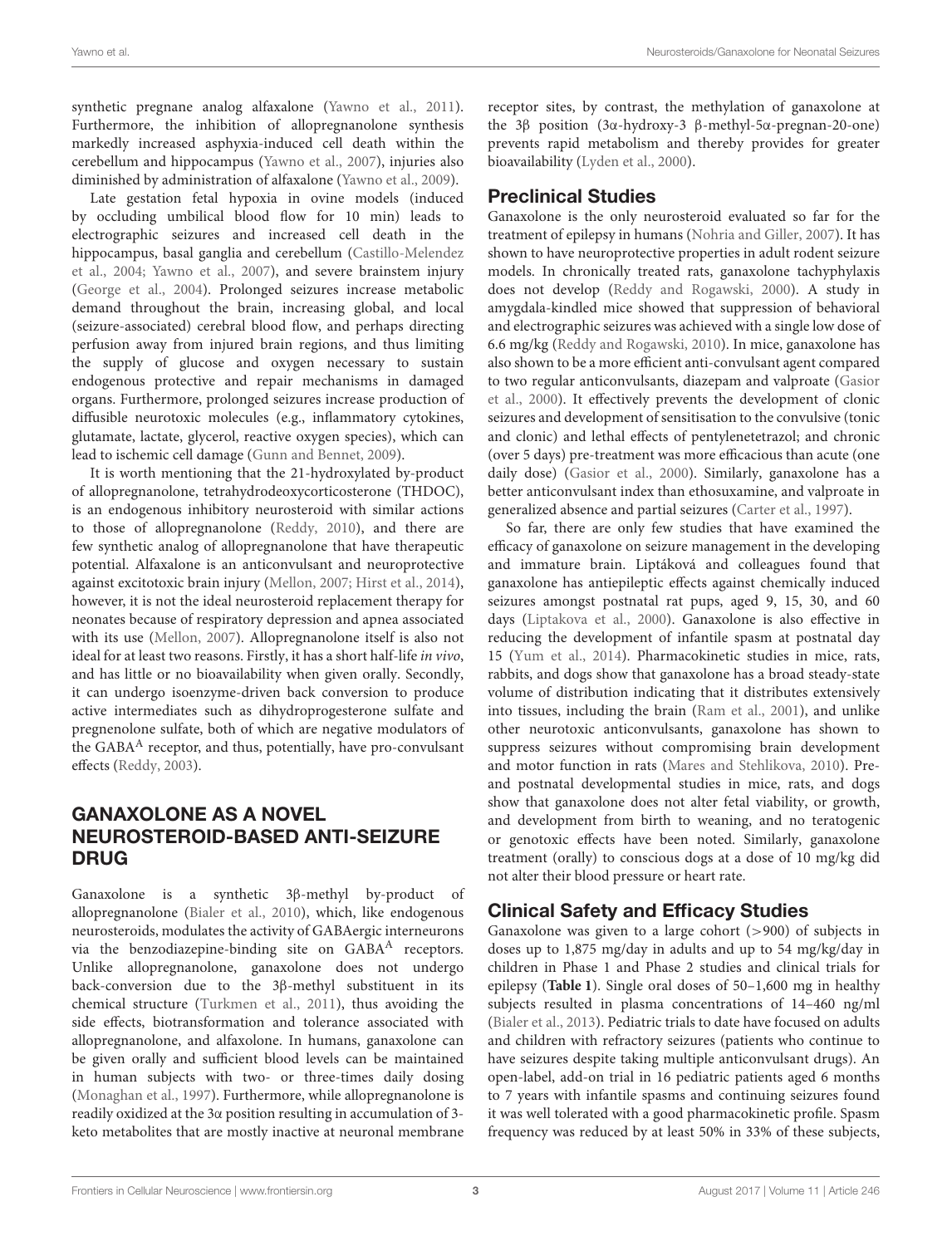<span id="page-3-0"></span>

|  |  | <b>TABLE 1</b>   Clinical trial in which Ganaxolone is used to treat epilepsy in children and adults. |
|--|--|-------------------------------------------------------------------------------------------------------|
|--|--|-------------------------------------------------------------------------------------------------------|

|   | <b>Study title</b>                                                                                                            | <b>Main objective</b>                                                                                                                                                                                                                                                                   |            | Country Condition                                                                                 | <b>Current status</b>         | <b>Trial identifier</b> |
|---|-------------------------------------------------------------------------------------------------------------------------------|-----------------------------------------------------------------------------------------------------------------------------------------------------------------------------------------------------------------------------------------------------------------------------------------|------------|---------------------------------------------------------------------------------------------------|-------------------------------|-------------------------|
|   | 1 A Two-year Open-label Extension<br>Study of Ganaxolone in Patients With<br>Drug-resistant Partial-onset Seizures            | Two-year open-label extension study of<br>ganaxolone as add-on therapy in adult<br>patients with drug-resistant partial-onset<br>seizures                                                                                                                                               | <b>USA</b> | Drug Resistant Partial<br>Onset Seizure.<br>Age: 18 years and<br>older. Sex: males and<br>females | Terminated.<br>2015-2017      | NCT02519439             |
| 2 | Phase 3 Study of Adjunctive<br>Ganaxolone in Adults With<br>Drug-resistant Partial Onset Seizures<br>and Open-label Extension | To determine the efficacy and safety of<br>ganaxolone as adjunctive therapy for<br>adults with drug-resistant partial-onset<br>seizures followed by long-term open-label<br>treatment                                                                                                   | <b>USA</b> | Drug Resistant Partial<br>Onset Seizure.<br>Age: 18 years and<br>older. Sex: males and<br>females | Completed.<br>2015-2017       | NCT01963208             |
| 3 | A Randomized, Controlled Trial of<br>Ganaxolone in Adult Uncontrolled<br>Partial-Onset Seizures                               | To evaluate the effectiveness and safety of<br>ganaxolone on partial seizure frequency in<br>adults with epilepsy taking a maximum of<br>3 antiepileptic medications. The study will<br>also evaluate the effectiveness of<br>ganaxolone in females with catamenial<br>epilepsy         | <b>USA</b> | Partial Epilepsy;<br>Catamenial Epilepsy.<br>Age: 18-69 years.<br>Sex: males and females          | Completed.<br>2007-2009       | NCT00465517             |
| 4 | A Treatment Use Protocol for<br>Subjects Continuing on From the<br>Open-label Extension 0601 (0602)                           | To provide ganaxolone to those patients<br>deriving significant benefit from current<br>treatment in protocol 1042-0601                                                                                                                                                                 | <b>USA</b> | Epilepsy, Complex<br>Partial.<br>Age: 18-55 years.<br>Sex: males and females                      | Completed.<br>2009-2013       | NCT01002820             |
|   | 5 A Multicenter, Open-Label<br>Proof-of-Concept Trial of Ganaxolone<br>in Children With PCDH19 Female<br>Pediatric Epilepsy   | To evaluate ganaxolone as adjunctive<br>therapy for uncontrolled seizures in female<br>children with PCDH19 mutations. After<br>establishing baseline seizure frequency,<br>qualifying subjects will enter the study and<br>be treated with open-label ganaxolone for<br>up to 6 months | <b>USA</b> | Epilepsy.<br>Age: 2-10 years.<br>Sex: females.                                                    | Currently<br>recruiting. 2015 | NCT02358538             |
| 6 | Open-label Extension to Protocol<br>1042-0600                                                                                 | To evaluate efficacy and safety of<br>ganaxolone treatment in adults with partial<br>onset epilepsy with or without secondary<br>generalizations                                                                                                                                        | <b>USA</b> | Epilepsies, Partial.<br>Age: 18-69 years.<br>Sex: males and females                               | Completed.<br>2007-2013       | NCT00512317             |
|   | 7 A Randomized. Controlled Trial of<br>Ganaxolone in Patients With Infantile<br>Spasms                                        | To evaluate the safety, tolerability, and<br>antiepileptic activity of ganaxolone in<br>treatment of patients with infantile spasms                                                                                                                                                     | <b>USA</b> | Infantile Spasms.<br>Age: 4-24 months.<br>Sex: males and females                                  | Completed.<br>2007-2009       | NCT00441896             |

*Information obtained from ClinicalTrials.gov. May 2017.*

with an additional 33% experiencing some improvement, and one patient achieved seizure freedom [\(Kerrigan et al., 2000\)](#page-5-38). A further open-label, non-randomized, dose-escalation add-on trial was conducted in 20 highly resistance pediatric and adolescent patients, aged 5–15 years. After 8 weeks of treatment, 47% had a substantial or moderate decrease in seizure frequency [\(Pieribone et al., 2007\)](#page-5-39). Although these studies utilized small numbers of patients, they provide evidence that ganaxolone reduces seizures with acceptable tolerance, and safety profile even in those refractory to other therapy.

It is important to note that the histopathology of the hypoxic brain with a history of epilepsy varies from signs of gliosis and neuronal cell loss to impaired cellular maturation processes, some of which is regulated by microRNAs. In this review, we have not discussed the role of microRNAs in epilepsy. However, [Dogini et al. \(2013\)](#page-4-12) and [Jimenez-Mateos and Henshall \(2013\)](#page-5-40) have recently published an extensive review on the role of microRNAs in epilepsy, where the expression of microRNAs is largely dysregulated during neurogenesis, which is a major reason for drug resistance in epilepsy. Next generation sequencing has been instrumental in identifying pediatric patients with early onset severe epilepsy and any associated progressive brain injury [\(Mei et al., 2017\)](#page-5-41). Long-term exposure of adult cultured cells to ganaxolone does not alter GABA<sup>A</sup> receptor sensitivity, although it does alter  $GABA<sup>A</sup>$  receptor composition by reducing the mRNA of  $\alpha$ 1 and  $\gamma$ 2 subunits, and increasing  $\alpha$ 4 subunit mRNAs [\(Mascia et al., 2002\)](#page-5-42). The consequences of these alterations of receptor subunit composition have not been investigated, but are likely to be significant. Further expression-profiling studies may reveal changes to brain miRNA levels following ganaxolone treatment in appropriate animal models of preterm or term seizure-induced brain injury, which will be of value to clinical studies.

# THE GABA<sup>A</sup> RECEPTOR SWITCH

The GABAergic signaling is unique in that its action is dependent on the intracellular concentrations of chloride [Cl−], which can lead to either depolarization and excitation or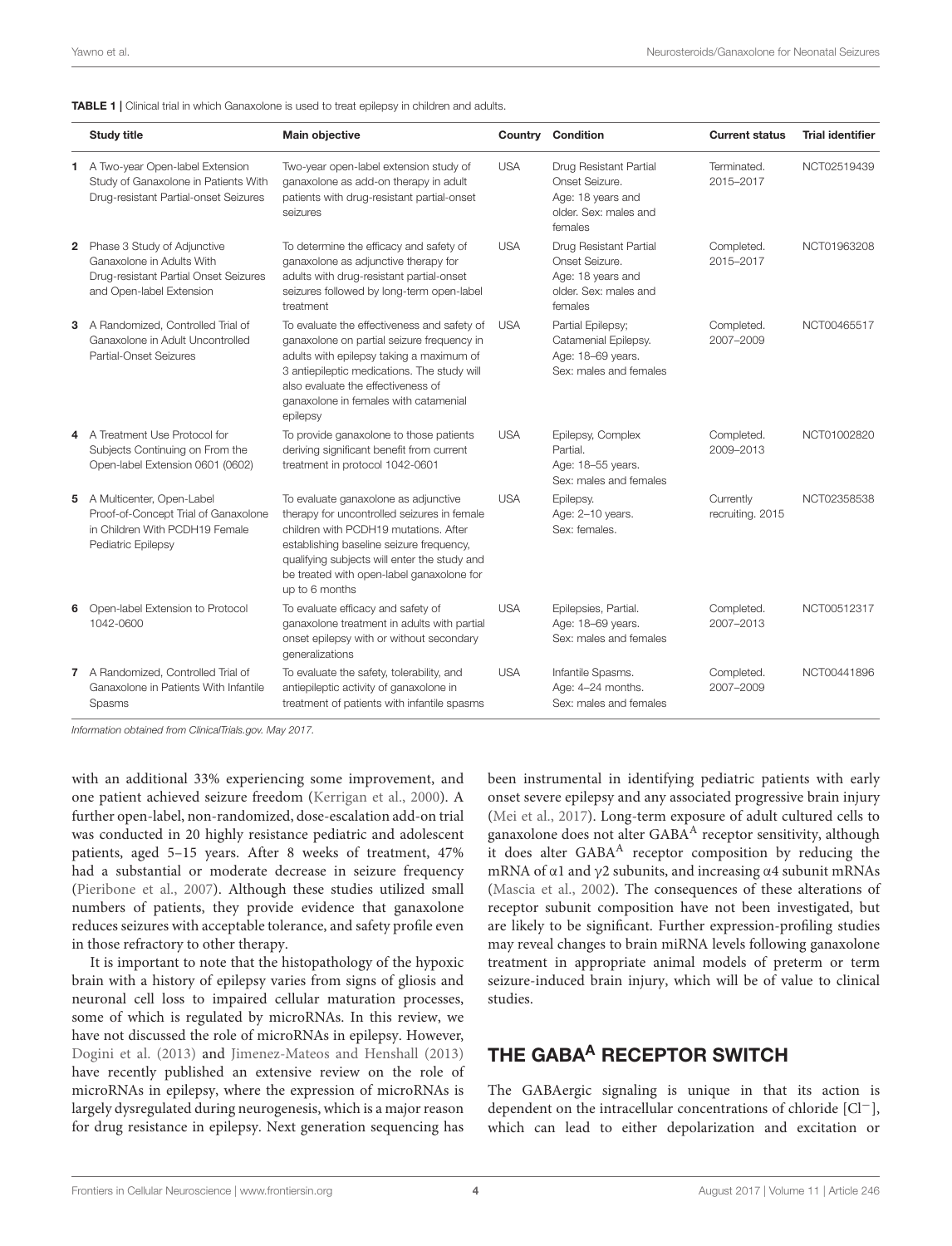hyperpolarization, and inhibition. The important regulators of Cl<sup>−</sup> transport are NKCC1 and NKCC2 that respectively import and export Cl−. In adults, the interaction of neurosteroids such as ganaxolone with  $GABA<sup>A</sup>$  receptors normally increases conductance of the chloride channel causing hyperpolarization, and inhibition of excitability. However, the role of GABA<sup>A</sup> receptors in the regulation of excitability is dependent on neuronal maturation, synaptic plasticity, and pathological conditions, and there are notable species differences. For example, in rodent, during embryonic/fetal life and until at least postnatal life 9, immature neurons express the  $Na<sup>+</sup>$ KCC1 (NKCC1) transporter, correlating with high internal [Cl−] in these neurons. On maturation, there is a decrease in NKCC1 transporter expression and an increase in expression of the  $K^+/Cl^-$  (KCC2) transporter. These developmental changes coincide with a decrease in  $[Cl^-]$ , and  $GABA^A$ receptor stimulation then tends to hyperpolarize the cell causing inhibition [\(Delpire, 2000\)](#page-4-13). In human neonates (and in other precocial species), greater presence of mature neurons leads to the GABA $^{\rm A}$  receptor becoming inhibitory, which is evident from at least 24–26 weeks [\(Ben-Ari et al., 2012\)](#page-4-14), and in the latter part of gestation in other long gestation species. This indicates that the very premature infant may not be an ideal candidate for neurosteroid therapy, and it is therefore important to determine regulation of neuronal Cl<sup>−</sup> in the very premature infant, and if the switch in  $GABA<sup>A</sup>$  receptor function can be pharmacologically manipulated.

### THE CHALLENGE

There is an opportunity to shift the paradigm of neonatal seizure management in changing both the timing of treatment

### **REFERENCES**

- <span id="page-4-7"></span>Belelli, D., and Lambert, J. J. (2005). Neurosteroids: endogenous regulators of the GABA(A) receptor. Nat. Rev. Neurosci. 6, 565–575. doi: [10.1038/nrn1703](https://doi.org/10.1038/nrn1703)
- <span id="page-4-14"></span>Ben-Ari, Y., Khalilov, I., Kahle, K. T., and Cherubini, E. (2012). The GABA excitatory/inhibitory shift in brain maturation and neurological disorders. Neuroscientist [18, 467–486. doi: 10.1177/10738584124](https://doi.org/10.1177/1073858412438697) 38697
- <span id="page-4-9"></span>Bialer, M., Johannessen, S. I., Levy, R. H., Perucca, E., Tomson, T., and White, H. S. (2010). Progress report on new antiepileptic drugs: a summary of the tenth Eilat Conference (EILAT X). Epilepsy Res. 92, 89–124. doi: [10.1016/j.eplepsyres.2010.09.001](https://doi.org/10.1016/j.eplepsyres.2010.09.001)
- <span id="page-4-11"></span>Bialer, M., Johannessen, S. I., Levy, R. H., Perucca, E., Tomson, T., and White, H. S. (2013). Progress report on new antiepileptic drugs: the Eleventh Eilat Conference (EILAT XI). Epilepsy Res. 103, 2–30. doi: [10.1016/j.eplepsyres.2012.10.001](https://doi.org/10.1016/j.eplepsyres.2012.10.001)
- <span id="page-4-5"></span>Bittigau, P., Sifringer, M., and Ikonomidou, C. (2003). Antiepileptic drugs and apoptosis in the developing brain. Ann. N Y Acad. Sci. 993, 103–114.
- <span id="page-4-0"></span>Bjorkman, S. T., Miller, S. M., Rose, S. E., Burke, C., and Colditz, P. B. (2010). Seizures are associated with brain injury severity in a neonatal model of hypoxia-ischemia. Neuroscience 166, 157–167. doi: [10.1016/j.neuroscience.2009.11.067](https://doi.org/10.1016/j.neuroscience.2009.11.067)
- <span id="page-4-3"></span>Boylan, G. B., Rennie, J. M., Chorley, G., Pressler, R. M., Fox, G. F., Farrer, K., et al. (2004). Second-line anticonvulsant treatment of neonatal seizures: a video-EEG monitoring study. Neurology 62, 486–488. doi: [10.1212/01.WNL.0000106944.59990.E6](https://doi.org/10.1212/01.WNL.0000106944.59990.E6)

and the agent used. Despite the acknowledged adverse side effects associated with phenobarbitone, it is still considered the initial drug of choice for the treatment of neonatal seizure, simply because options are limited. And because phenobarbitone-like drugs are known to have significant side effects, the reasonable caution in using them leads to delay in the treatment of neonatal seizures. We propose there are physiological reasons that synthetic pregnane steroids such as ganaxolone may be useful in suppressing neonatal seizures following hypoxic injury. Our studies with a relevant pre-clinical model (late gestation fetal sheep) have shown that endogenous neurosteroids that act through the  $GABA<sup>A</sup>$  receptor pathway are neuroprotective, and they also function as effective antiseizure agents. Therefore, further research into the anti-seizure properties of allopregnanolone analog with a GABA<sup>A</sup> receptor agonist actions is warranted, particularly if it can be shown they avoid the side effects and reduced efficacy associated with the current use of phenobarbitone. The capacity to provide seizure control and neuroprotection with a safe agent administered early following hypoxia will improve the outcomes for our sickest neonates.

### AUTHOR CONTRIBUTIONS

TY, MF, and DW developed the idea. All authors collectively contributed to writing and drafting this mini review.

#### ACKNOWLEDGMENTS

The authors wish to acknowledge funding support from the Cerebral Palsy Alliance and the Victorian Government's Operational Infrastructure Support Program.

- <span id="page-4-2"></span>Boylan, G. B., Rennie, J. M., Pressler, R. M., Wilson, G., Morton, M., and Binnie, C. D. (2002). Phenobarbitone, neonatal seizures, and video-EEG. Arch. Dis. Child. Fetal Neonatal Ed. 86, F165–F170. doi: [10.1136/fn.86.3.F165](https://doi.org/10.1136/fn.86.3.F165)
- <span id="page-4-6"></span>Brodie, M. J., and Kwan, P. (2012). Current position of phenobarbital in epilepsy and its future. Epilepsia 53(Suppl. 8), 40–46. doi: [10.1111/epi.12027](https://doi.org/10.1111/epi.12027)
- <span id="page-4-1"></span>Bye, A. M., and Flanagan, D. (1995). Spatial and temporal characteristics of neonatal seizures. Epilepsia 36, 1009–1016. doi: [10.1111/j.1528-1157.1995.tb00960.x](https://doi.org/10.1111/j.1528-1157.1995.tb00960.x)
- <span id="page-4-10"></span>Carter, R. B., Wood, P. L., Wieland, S., Hawkinson, J. E., Belelli, D., Lambert, J. J., et al. (1997). Characterization of the anticonvulsant properties of ganaxolone (CCD 1042; 3α-hydroxy-3β-methyl-5α-pregnan-20-one), a selective, highaffinity, steroid modulator of the  $\gamma$ -aminobutyric Acid<sub>A</sub> receptor, J. Pharmacol. Exp. Ther. 280, 1284–1295.
- <span id="page-4-8"></span>Castillo-Melendez, M., Chow, J. A., and Walker, D. W. (2004). Lipid peroxidation, caspase-3 immunoreactivity, and pyknosis in late-gestation fetal sheep brain after umbilical cord occlusion. Pediatr. Res. 55, 864–871. doi: [10.1203/01.PDR.0000115679.86566.C4](https://doi.org/10.1203/01.PDR.0000115679.86566.C4)
- <span id="page-4-13"></span>Delpire, E. (2000). Cation-chloride cotransporters in neuronal communication. News Physiol. Sci. 15, 309–312.
- <span id="page-4-4"></span>Dessens, A. B., Cohen-Kettenis, P. T., Mellenbergh, G. J., Koppe, J. G., N. E., and van De Poll, Boer, K. (2000). Association of prenatal phenobarbital and phenytoin exposure with small head size at birth and with learning problems. Acta Paediatr. 89, 533–541.
- <span id="page-4-12"></span>Dogini, D. B., Avansini, S. H., Vieira, A. S., and Lopes-Cendes, I. (2013). MicroRNA regulation and dysregulation in epilepsy. Front. Cell. Neurosci. 7:172. doi: [10.3389/fncel.2013.00172](https://doi.org/10.3389/fncel.2013.00172)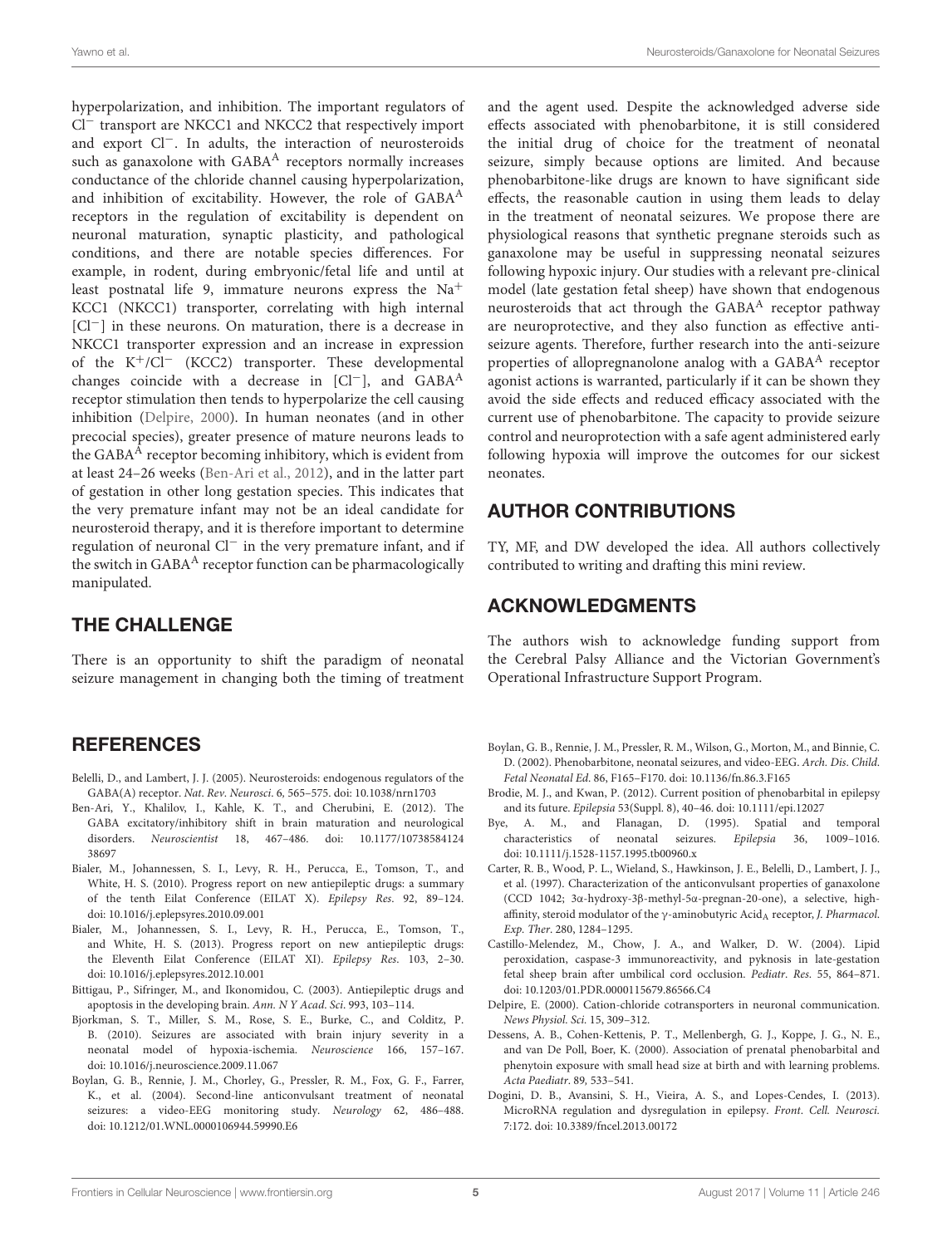- <span id="page-5-11"></span>Dringen, R. (2005). Oxidative and antioxidative potential of brain microglial cells. Antioxid. Redox Signal. 7, 1223–1233. doi: [10.1089/ars.2005.7.1223](https://doi.org/10.1089/ars.2005.7.1223)
- <span id="page-5-13"></span>Evans, D. J., Levene, M. I., and Tsakmakis, M. (2007). Anticonvulsants for preventing mortality and morbidity in full term newborns with perinatal asphyxia. Cochrane Database Syst. Rev. 8:CD001240. doi: [10.1002/14651858.CD001240.pub2](https://doi.org/10.1002/14651858.CD001240.pub2)
- <span id="page-5-12"></span>Forcelli, P. A., Janssen, M. J., Vicini, S., and Gale, K. (2012). Neonatal exposure to antiepileptic drugs disrupts striatal synaptic development. Ann. Neurol. 72, 363–372. doi: [10.1002/ana.23600](https://doi.org/10.1002/ana.23600)
- <span id="page-5-34"></span>Gasior, M., Ungard, J. T., Beekman, M., Carter, R. B., and Witkin, J. M. (2000). Acute and chronic effects of the synthetic neuroactive steroid, ganaxolone, against the convulsive and lethal effects of pentylenetetrazol in seizurekindled mice: comparison with diazepam and valproate. Neuropharmacology 39, 1184–1196. doi: [10.1016/S0028-3908\(99\)00190-2](https://doi.org/10.1016/S0028-3908(99)00190-2)
- <span id="page-5-22"></span>George, S., Gunn, A. J., Westgate, J. A., Brabyn, C., Guan, J., and Bennet, L. (2004). Fetal heart rate variability and brain stem injury after asphyxia in preterm fetal sheep. Am. J. Physiol. Regul. Integr. Comp. Physiol. 287, R925–R933. doi: [10.1152/ajpregu.00263.2004](https://doi.org/10.1152/ajpregu.00263.2004)
- <span id="page-5-1"></span>Glass, H. C. (2014). Neonatal seizures: advances in mechanisms and management. Clin. Perinatol. 41, 177–190. doi: [10.1016/j.clp.2013.10.004](https://doi.org/10.1016/j.clp.2013.10.004)
- <span id="page-5-3"></span>Glass, H. C., and Wirrell, E. (2009). Controversies in neonatal seizure management. J. Child Neurol. 24, 591–599. doi: [10.1177/0883073808327832](https://doi.org/10.1177/0883073808327832)
- <span id="page-5-23"></span>Gunn, A. J., and Bennet, L. (2009). Fetal hypoxia insults and patterns of brain injury: insights from animal models. Clin. Perinatol. 36, 579–593. doi: [10.1016/j.clp.2009.06.007](https://doi.org/10.1016/j.clp.2009.06.007)
- <span id="page-5-26"></span>Hirst, J. J., Kelleher, M. A., Walker, D. W., and Palliser, H. K. (2014). Neuroactive steroids in pregnancy: Key regulatory and protective roles in the foetal brain. J. Steroid Biochem. Mol. Biol. 139, 144–153. doi: [10.1016/j.jsbmb.2013.04.002](https://doi.org/10.1016/j.jsbmb.2013.04.002)
- <span id="page-5-4"></span>Holmes, G. L. (2009). The long-term effects of neonatal seizures. Clin. Perinatol. 36, 901–914. doi: [10.1016/j.clp.2009.07.012](https://doi.org/10.1016/j.clp.2009.07.012)
- <span id="page-5-40"></span>Jimenez-Mateos, E. M., and Henshall, D. C. (2013). Epilepsy and microRNA. Neuroscience 238, 218–229. doi: [10.1016/j.neuroscience.2013.02.027](https://doi.org/10.1016/j.neuroscience.2013.02.027)
- <span id="page-5-19"></span>Johansson, I. M., Birzniece, V., Lindblad, C., Olsson, T., and Backstrom, T. (2002). Allopregnanolone inhibits learning in the Morris water maze. Brain Res. 934, 125–131. doi: [10.1016/S0006-8993\(02\)02414-9](https://doi.org/10.1016/S0006-8993(02)02414-9)
- <span id="page-5-16"></span>Kanes, S. J., Colquhoun, H., Doherty, J., Raines, S., Hoffmann, E., Rubinow, D. R., et al. (2017). Open-label, proof-of-concept study of brexanolone in the treatment of severe postpartum depression. Hum. Psychopharmacol. 32:e2576. doi: [10.1002/hup.2576](https://doi.org/10.1002/hup.2576)
- <span id="page-5-38"></span>Kerrigan, J. F., Shields, W. D., Nelson, T. Y., Bluestone, D. L., Dodson, W. E., Bourgeois, B. F., et al. (2000). Ganaxolone for treating intractable infantile spasms: a multicenter, open-label, add-on trial. Epilepsy Res. 42, 133–139. doi: [10.1016/S0920-1211\(00\)00170-4](https://doi.org/10.1016/S0920-1211(00)00170-4)
- <span id="page-5-0"></span>Khanna, A., Walcott, B. P., and Kahle, K. T. (2013). Limitations of Current GABA Agonists in Neonatal seizures: toward GABA modulation via the targeting of neuronal Cl(-) transport. Front Neurol. 4:78. doi: [10.3389/fneur.2013.00078](https://doi.org/10.3389/fneur.2013.00078)
- <span id="page-5-10"></span>Levene, M. (2002). The clinical conundrum of neonatal seizures. Arch. Dis. Child. Fetal Neonatal Ed. 86, F75–F77. doi: [10.1136/fn.86.2.F75](https://doi.org/10.1136/fn.86.2.F75)
- <span id="page-5-35"></span>Liptakova, S., Velisek, L., Veliskova, J., and Moshe, S. L. (2000). Effect of ganaxolone on flurothyl seizures in developing rats. Epilepsia 41, 788–793. doi: [10.1111/j.1528-1157.2000.tb00244.x](https://doi.org/10.1111/j.1528-1157.2000.tb00244.x)
- <span id="page-5-30"></span>Lyden, P., Shin, C., Jackson-Friedman, C., Hassid, S., Chong, A., and Macdonald, R. L. (2000). Effect of ganaxolone in a rodent model of cerebral hematoma, Stroke 31, 169–175. doi: [10.1161/01.STR.31.1.169](https://doi.org/10.1161/01.STR.31.1.169)
- <span id="page-5-37"></span>Mares, P., and Stehlikova, M. (2010). Anticonvulsant doses of ganaxolone do not compromise motor performance in immature rats. Neurosci. Lett. 469, 396–399. doi: [10.1016/j.neulet.2009.12.037](https://doi.org/10.1016/j.neulet.2009.12.037)
- <span id="page-5-42"></span>Mascia, M. P., Biggio, F., Mancuso, L., Cabras, S., Cocco, P. L., Gorini, G., et al. (2002). Changes in GABA(A) receptor gene expression induced by withdrawal of, but not by long-term exposure to, ganaxolone in cultured rat cerebellar granule cells. J. Pharmacol. Exp. Ther. 303, 1014–1020. doi: [10.1124/jpet.102.040063](https://doi.org/10.1124/jpet.102.040063)
- <span id="page-5-2"></span>McBride, M. C., Laroia, N., and Guillet, R. (2000). Electrographic seizures in neonates correlate with poor neurodevelopmental outcome. Neurology 55, 506–513. doi: [10.1212/WNL.55.4.506](https://doi.org/10.1212/WNL.55.4.506)
- <span id="page-5-41"></span>Mei, D., Parrini, E., Marini, C., and Guerrini, R. (2017). The impact of nextgeneration sequencing on the diagnosis and treatment of epilepsy in paediatric patients. Mol. Diagn. Ther. 21, 357–373. doi: [10.1007/s40291-017-0257-0](https://doi.org/10.1007/s40291-017-0257-0)
- <span id="page-5-25"></span>Mellon, S. H. (2007). Neurosteroid regulation of central nervous system development. Pharmacol. Ther. 116, 107–124. doi: [10.1016/j.pharmthera.2007.04.011](https://doi.org/10.1016/j.pharmthera.2007.04.011)
- <span id="page-5-29"></span>Monaghan, E., Navalta, L., Lee, D., Shum, L., and Ashbrook, D. W. (1997). Initial human experience with ganaxolone, a neuroactive steroid with antiepileptic activity. Epilepsia 38, 1026–1031. doi: [10.1111/j.1528-1157.1997.tb01486.x](https://doi.org/10.1111/j.1528-1157.1997.tb01486.x)
- <span id="page-5-15"></span>Nguyen, P. N., Billiards, S. S., Walker, D. W., and Hirst, J. J. (2003). Changes in 5alpha-pregnane steroids and neurosteroidogenic enzyme expression in the perinatal sheep. Pediatr. Res. 53, 956–964. doi: [10.1203/01.PDR.0000064905.64688.10](https://doi.org/10.1203/01.PDR.0000064905.64688.10)
- <span id="page-5-17"></span>Nicol, M. B., Hirst, J. J., and Walker, D. (1999). Effects of pregnanolone on behavioural parameters and the responses to GABA(A) receptor antagonists in the late gestation fetal sheep. Neuropharmacology 38, 49–63. doi: [10.1016/S0028-3908\(98\)00166-X](https://doi.org/10.1016/S0028-3908(98)00166-X)
- <span id="page-5-18"></span>Nicol, M. B., Hirst, J. J., and Walker, D. W. (2001). Effect of finasteride on behavioural arousal and somatosensory evoked potentials in fetal sheep. Neurosci. Lett. 306, 13–16. doi: [10.1016/S0304-3940\(01\)01861-4](https://doi.org/10.1016/S0304-3940(01)01861-4)
- <span id="page-5-31"></span>Nohria, V., and Giller, E. (2007). Ganaxolone. Neurotherapeutics 4, 102–105. doi: [10.1016/j.nurt.2006.11.003](https://doi.org/10.1016/j.nurt.2006.11.003)
- <span id="page-5-8"></span>Painter, M. J., Scher, M. S., Stein, A. D., Armatti, S., Wang, Z., Gardiner, J. C., et al. (1999). Phenobarbital compared with phenytoin for the treatment of neonatal seizures. New Eng. J. Med. 341, 485–489. doi: [10.1056/NEJM199908123410704](https://doi.org/10.1056/NEJM199908123410704)
- <span id="page-5-39"></span>Pieribone, V. A., Tsai, J., Rey, E., Soufflet, C., Shaw, K., Giller, E., et al. (2007). Clinical evaluation of ganaxolone in pediatric and adolescent patients with refractory epilepsy. Epilepsia 48, 1870–1874. doi: [10.1111/j.1528-1167.2007.01182.x](https://doi.org/10.1111/j.1528-1167.2007.01182.x)
- <span id="page-5-36"></span>Ram, K., Lam, G. N., and Chien, B. (2001). A HPLC-tandem mass spectrometric method for the determination of pharmacokinetics of ganaxolone in rat, monkey, dog and human plasma. J. Chromatogr. B Biomed. Sci. Appl. 751, 49–59. doi: [10.1016/S0378-4347\(00\)00447-3](https://doi.org/10.1016/S0378-4347(00)00447-3)
- <span id="page-5-27"></span>Reddy, D. S. (2003). Pharmacology of endogenous neuroactive steroids. Crit. Rev. Neurobiol. 15, 197–234. doi: [10.1615/CritRevNeurobiol.v15.i34.20](https://doi.org/10.1615/CritRevNeurobiol.v15.i34.20)
- <span id="page-5-24"></span>Reddy, D. S. (2010). Neurosteroids: endogenous role in the human brain and therapeutic potentials. Prog. Brain Res. 186, 113–137. doi: [10.1016/B978-0-444-53630-3.00008-7](https://doi.org/10.1016/B978-0-444-53630-3.00008-7)
- <span id="page-5-32"></span>Reddy, D. S., and Rogawski, M. A. (2000). Chronic treatment with the neuroactive steroid ganaxolone in the rat induces anticonvulsant tolerance to diazepam but not to itself. J. Pharmacol. Exp. Ther. 295, 1241–1248.
- <span id="page-5-33"></span>Reddy, D. S., and Rogawski, M. A. (2010). Ganaxolone suppression of behavioral and electrographic seizures in the mouse amygdala model. Epilepsy Res[. 89, 254–260. doi: 10.1016/j.eplepsyres.2010.](https://doi.org/10.1016/j.eplepsyres.2010.01.009) 01.009
- <span id="page-5-14"></span>Reddy, D. S., and Rogawski, M. A. (2012). "Neurosteroids – endogenous regulators of seizure susceptibility and role in the treatment of epilepsy," in Jasper's Basic Mechanisms of the Epilepsies, 4th Edn., eds J. L. Noebels, M. Avoli, M. A. Rogawski, R. W. Olsen, and A. V. Delgado-Escueta (Bethesda, MD: National Center for Biotechnology Information).
- <span id="page-5-9"></span>Rennie, J., and Boylan, G. (2007). Treatment of neonatal seizures. Arch. Dis. Childhood. Fetal Neonatal Ed. 92, F148–F150. doi: [10.1136/adc.2004.068551](https://doi.org/10.1136/adc.2004.068551)
- <span id="page-5-5"></span>Srinivasakumar, P., Zempel, J., Trivedi, S., Wallendorf, M., Rao, R., Smith, B., et al. (2015). Treating EEG seizures in hypoxic ischemic encephalopathy: a randomized controlled trial. Pediatrics 136, e1302–1309. doi: [10.1542/peds.2014-3777](https://doi.org/10.1542/peds.2014-3777)
- <span id="page-5-28"></span>Turkmen, S., Backstrom, T., Wahlstrom, G., Andreen, L., and Johansson, I. M. (2011). Tolerance to allopregnanolone with focus on the GABA-A receptor. Br. J. Pharmacol. 162, 311–327. doi: [10.1111/j.1476-5381.2010.01059.x](https://doi.org/10.1111/j.1476-5381.2010.01059.x)
- <span id="page-5-6"></span>Wasterlain, C. G., Gloss, D. S., Niquet, J., and Wasterlain, A. S. (2013). Epileptogenesis in the developing brain. Handb. Clin. Neurol. 111, 427–439. doi: [10.1016/B978-0-444-52891-9.00046-4](https://doi.org/10.1016/B978-0-444-52891-9.00046-4)
- <span id="page-5-7"></span>World Health Organisation (2011). Guidline on Neonatal Seizures. Available online at: [http://apps.who.int/mental\\_health/publications/guidelines\\_neonatal\\_](http://apps.who.int/mental_health/publications/guidelines_neonatal_seizures/en/) [seizures/en/](http://apps.who.int/mental_health/publications/guidelines_neonatal_seizures/en/)
- <span id="page-5-21"></span>Yawno, T., Hirst, J. J., Castillo-Melendez, M., and Walker, D. W. (2009). Role of neurosteroids in regulating cell death and proliferation in the late gestation fetal brain. Neuroscience 163, 838–847. doi: [10.1016/j.neuroscience.2009.07.009](https://doi.org/10.1016/j.neuroscience.2009.07.009)
- <span id="page-5-20"></span>Yawno, T., Yan, E. B., Hirst, J. J., and Walker, D. W. (2011). Neuroactive steroids induce changes in fetal sheep behavior during normoxic and asphyxic states. Stress 14, 13–22. doi: [10.3109/10253890.2010.504789](https://doi.org/10.3109/10253890.2010.504789)